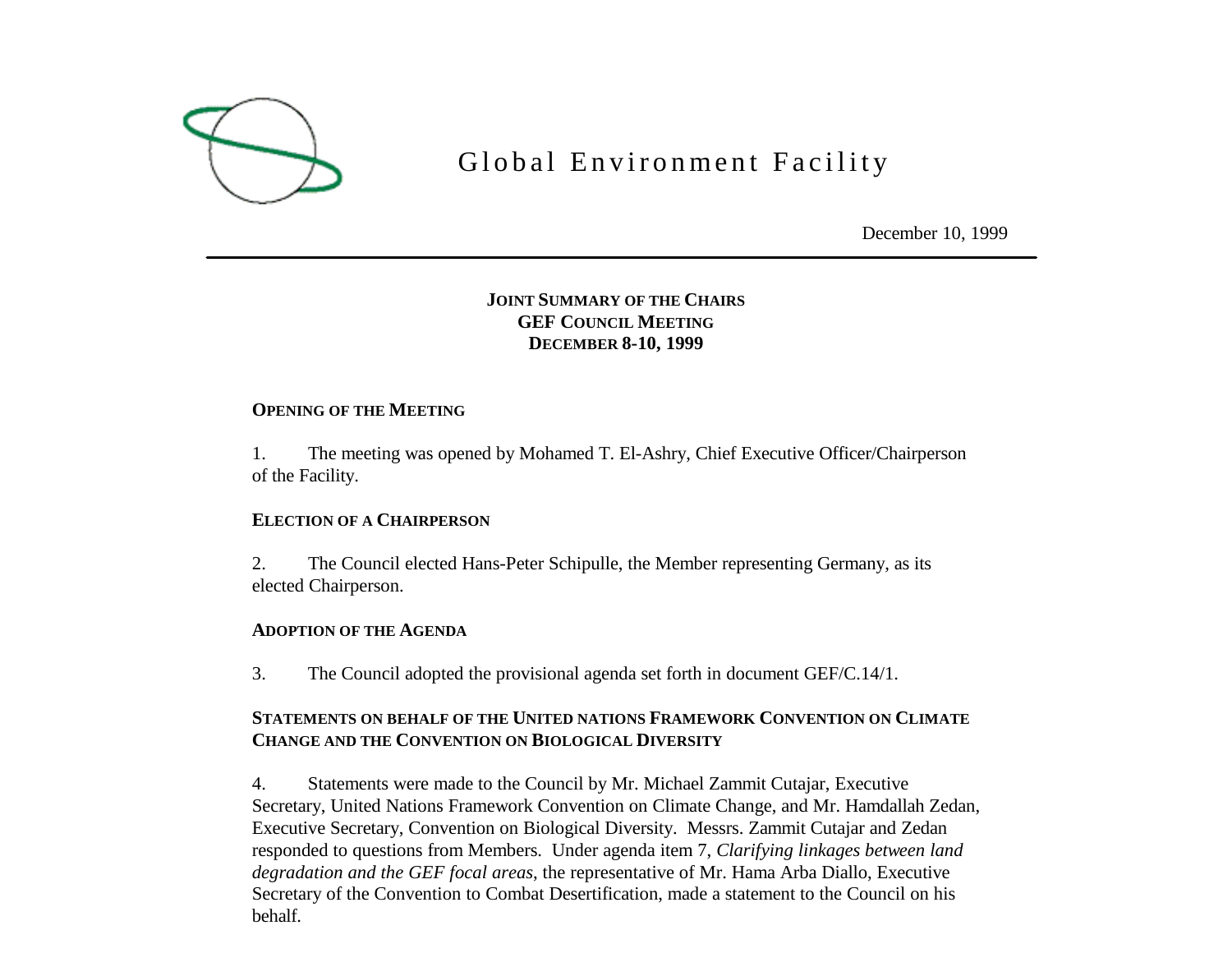#### **DECISIONS OF THE COUNCIL**

6. The Council approved the following decisions:

Decision on Agenda Item 6 *World Bank Group Progress Report on the Preparation of an Environment Strategy.*

*7.* The Council, having reviewed document GEF/C.14/3, *World Bank Group Progress Report on the Preparation of an Environment Strategy,* takes note of the progress that has been made by the World Bank Group in developing a strategy for addressing global environmental concerns in World Bank Group policies and programs as a part of a corporate strategy covering local, regional and global aspects of the environment as a whole.

8. The Council expresses its disappointment at the length of time it is taking to prepare the strategy and to clarify its relation to GEF work. The Bank is requested, in finalizing its strategy, to take into consideration the many substantive comments made by Council Members.

9. The World Bank Group informed the Council that it has adopted a schedule of extensive internal and external consultations leading to the completion of its Environment Strategy for presentation to the World Bank's Board of Executive Directors by October 2000. The Council requests the World Bank to submit its draft final report on the Environment Strategy to the Council for its November 2000 meeting and that a comprehensive report setting out the further development of issues addressed in the Strategy be presented to the Council at its meeting in May 2000.

> Decision on Agenda Item 7 *Clarifying Linkages between land degradation and the GEF focal areas. An action plan for enhancing GEF Support*

10. The Council, having reviewed document GEF/C.14/4, *Clarifying linkages between land degradation and the GEF focal areas: an action plan for enhancing GEF support*, approves the proposed action plan to enhance GEF support for land degradation activities as they relate to the GEF focal areas, subject to the comments made by the Council. The Council requests the Secretariat and the Implementing Agencies to help countries prepare project proposals in the GEF focal areas that include land degradation measures, consistent with the action plan. The Council also requests the Secretariat, in cooperation with the Implementing Agencies, to report regularly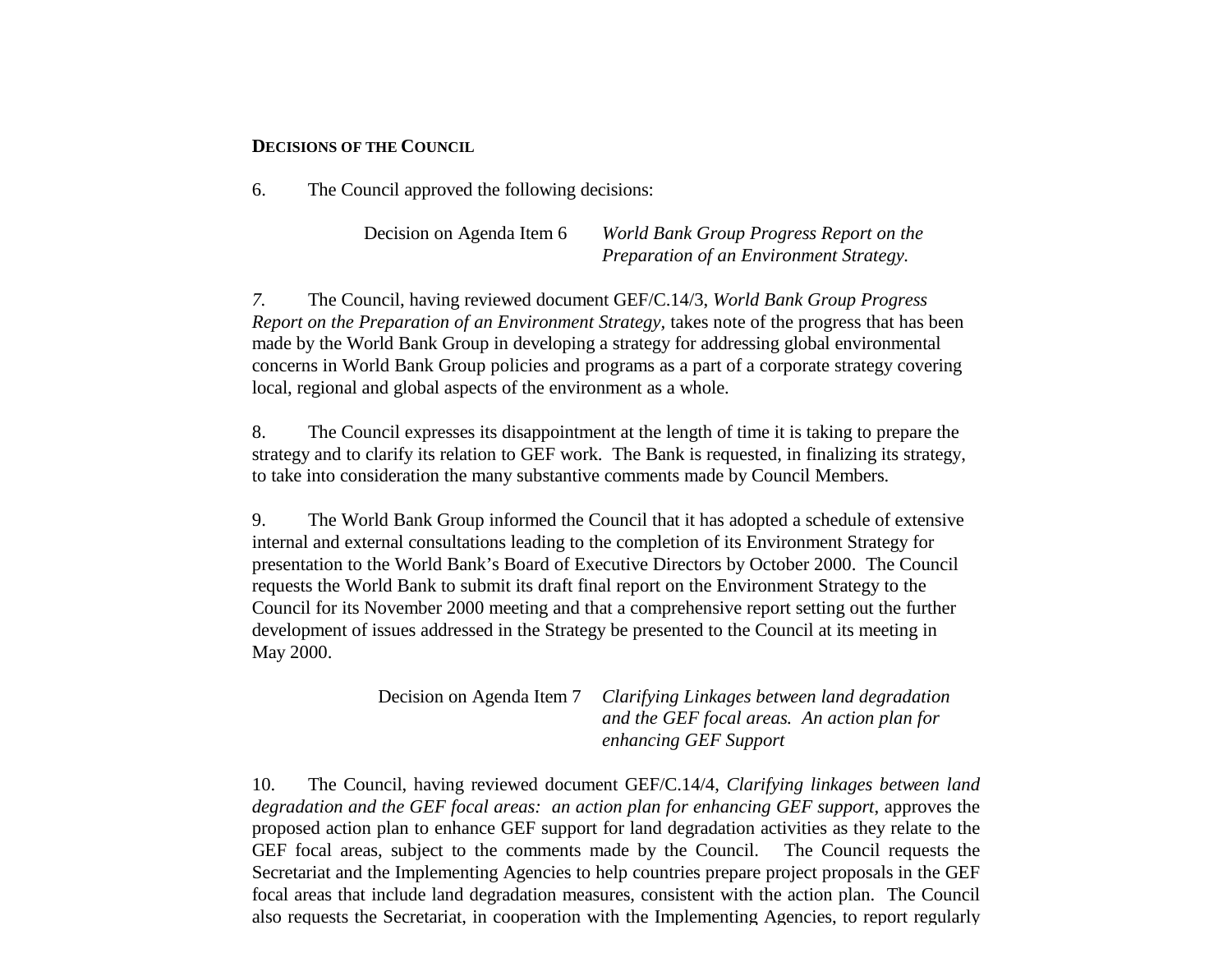## Decision on Agenda Item 9 *Work Program Submitted for Council Approval*

11. The Council reviewed the proposed Work Program submitted to Council in document  $GEF/C.14/6$ <sup>1</sup> and approves it<sup>2</sup>, subject to comments made during the Council meeting and additional comments that may be submitted to the Secretariat by December 31, 1999.

12. The Council finds that, with the exception of:

1

- (a) Colombia, Conservation of Biodiverstiy in the Sierra Nevada de Santa Marta;
- (b) Brazil, Hydrogen Fuel Cell Buses of Urban Transport; and
- (c) Mexico, Hybrid Solar Thermal Power Plant;

each project presented to it as part of the Work Program (i) is or would be consistent with the Instrument and GEF policies and procedures and (ii) may be endorsed by the CEO for final approval by the Implementing Agency, provided that the CEO circulates to the Council Members, prior to endorsement, draft final project documents fully incorporating the Council's comments on the Work Program accompanied by a satisfactory explanation by the CEO of how such comments and comments of the STAP reviewer have been addressed and a confirmation by the CEO that the project continues to be consistent with the Instrument and GEF policies and procedures.

13. With respect to the three projects listed in the above paragraph, the Council requests the Secretariat to arrange for Council Members to receive project documents and within four weeks transmit to the CEO any concerns they may have prior to the CEO endorsing a project document for final approval by the Implementing Agency.

Decision on Agenda Item 10 *Draft Annual Report*

14. The Council reviewed the draft annual report (Volumes I and II) covering the activities of the GEF during FY99, documents GEF/C.14/7 and GEF/C.14/8, and approves it subject to the comments made by the Council. The Council requests the Secretariat to publish the report and disseminate it widely.

<sup>1</sup> In introducing the work program, the CEO noted that UNDP had withdrawn the project proposal entitled, *Brazil, Promoting Biodiversity Conservation and Sustainable Use in the Frontier Forests of Northwestern Mato Grosso*, from consideration at the Council meeting, making the proposed total GEF allocation for the work program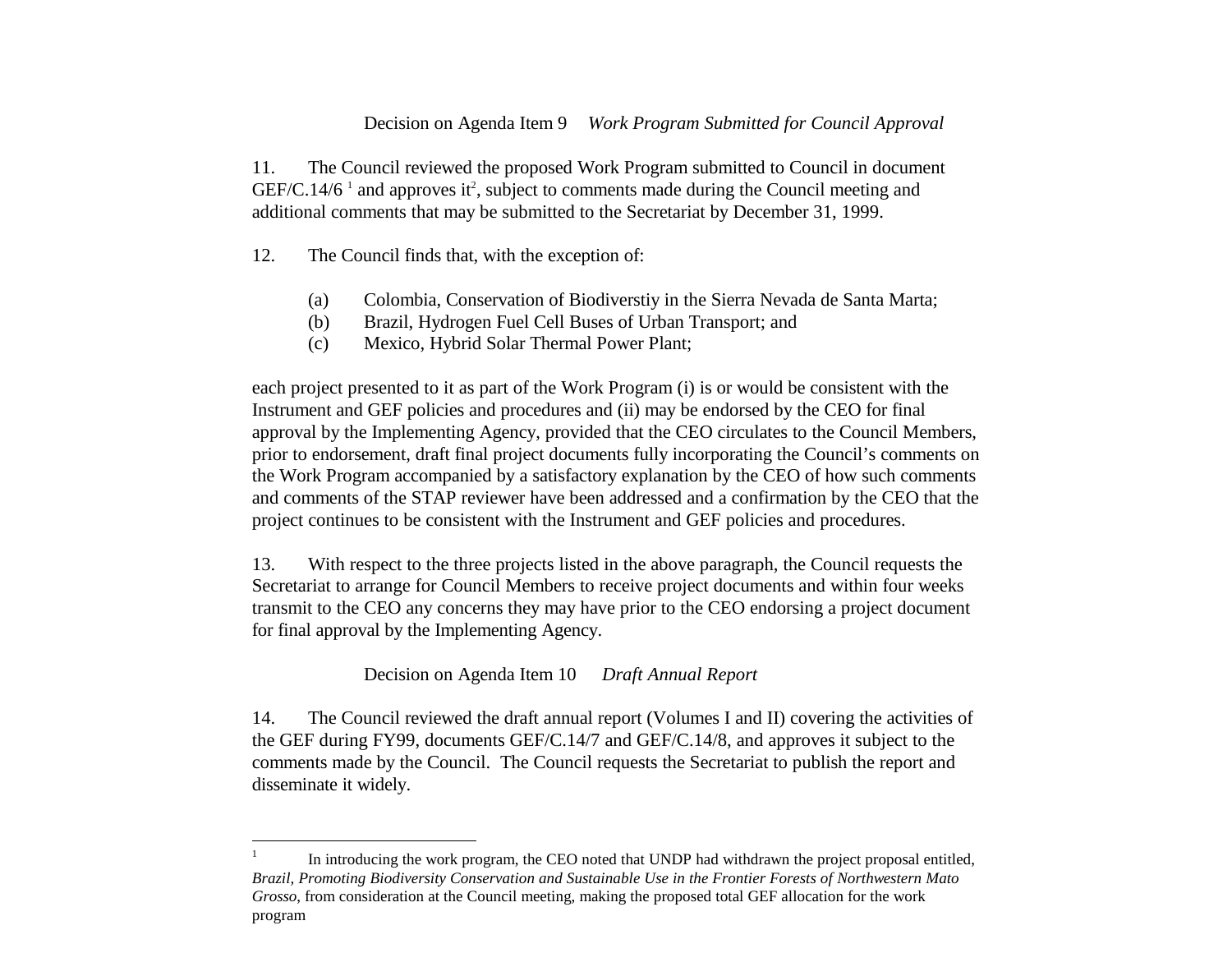#### Decision on Agenda Item 11 *Corporate Business Plan FY01-03*

15. The Council, having reviewed the *GEF Corporate Business Plan FY01-03* (document GEF/C.14/9), approves the business plan subject to comments made at the meeting. The Council requests the Secretariat and the Implementing Agencies to take into account the business plan and its decisions on other agenda items in carrying out GEF activities and in preparing the proposed FY01 budget for approval by the Council at its meeting in May 2000.

16. The Council supported in principle the proposed evolution of GEF support to recipient countries through a more programmatic approach, and requests the Secretariat to prepare, in consultation with the Implementing Agencies, a paper detailing the criteria and process for its implementation. The paper should be posted on the GEF Website for comment. The Council could consider at its May 2000 meeting a pilot program applying this approach if such a pilot has been adequately prepared in time for the meeting.

| Decision on Agenda Item 12a Second Progress Report on Actions to Implement |
|----------------------------------------------------------------------------|
| the Recommendations of the Study of GEF's                                  |
| Overall Performance and the Policy                                         |
| Recommendations for the Second Replenishment                               |
| Period                                                                     |
|                                                                            |

17. The Council, having reviewed document GEF/C.14/10, *Actions to Implement the Recommendations of the Study of GEF's Overall Performance and the Policy Recommendations to the Second Replenishment*, takes note of the actions that the Secretariat and Implementing Agencies have undertaken. The Council requests the Secretariat and the Implementing Agencies to continue their efforts to address the recommendations and to report to the next Council meeting on additional progress made in this regard.

> Decision on Agenda Item 12b *An Interim Assessment of Biodiversity Enabling Activities*

18. The Council reviewed document GEF/C.14/11, *An Interim Assessment of Biodiversity Enabling Activities*. The Council notes the recommendations contained in the evaluation, and requests the Secretariat and the Implementing Agencies to take the report into consideration in future enabling activity efforts. This applies particularly to the work of the Capacity Development Initiative, including the development of elements of a strategy and an action plan for capacity development in the area of biodiversity. The Council also invites the Secretariat to submit the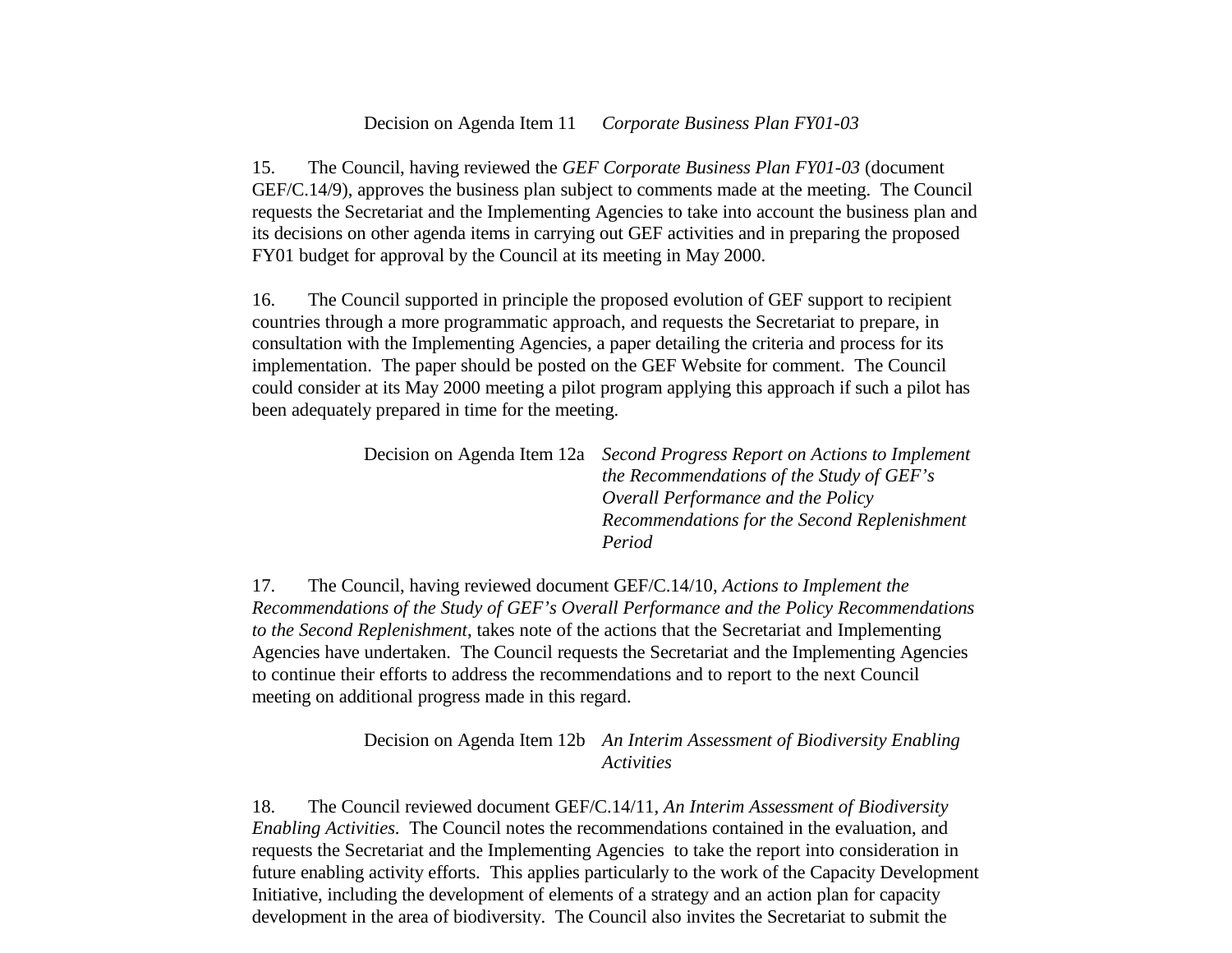collaboration with the Parties to the Conventions and the Convention Secretariats. The Council encourages recipient countries, the Implementing Agencies and the GEF Secretariat to continue their efforts to develop country-driven projects consistent with the policies and program priorities identified in the guidance from the Conferences of the Parties to the Convention on Biological Diversity and the UN Framework Convention on Climate Change.

20. The Council takes note of progress that has been made by the Secretariat and the Implementing Agencies in preparing revised operational criteria to guide revisions to enabling activities in light of the increased funding approved by the Council at its last meeting. Such increasing funding should respond to immediate capacity building priorities of countries consistent with the guidance on capacity building from the conventions pending the results of the Capacity Development Initiative.

21. The Council requests the CEO to continue to observe the negotiations for an international legally binding instrument for implementing international action on certain organic pollutants and to keep the Council informed of progress made in the negotiations.

> Decision on Agenda Item 13a *Draft Report of the GEF to the Fifth Meeting of the Conference of the Parties to the Convention on Biological Diversity*

22*.* The Council having reviewed the *draft Report of the GEF to the fifth meeting of the Conference of the Parties to the Convention on Biological Diversity*, approves the report, subject to the comments made at the meeting, and requests the Secretariat to submit it to the fifth meeting of the Conference of the Parties to the Convention.

## **HIGHLIGHTS OF COUNCIL'S DISCUSSION**

23. The following explanations and clarifications were made during the Council's discussion of its agenda items and related decisions.

Agenda Item 6 *World Bank Group Progress Report on the Preparation of an Environment Strategy*

24. Several Council Members expressed concern that narrowing the scope of the World Bank environment strategy to poverty alleviation might reduce attention in the World Bank to the global environment, and suggested that it might be more appropriate to place the strategy in the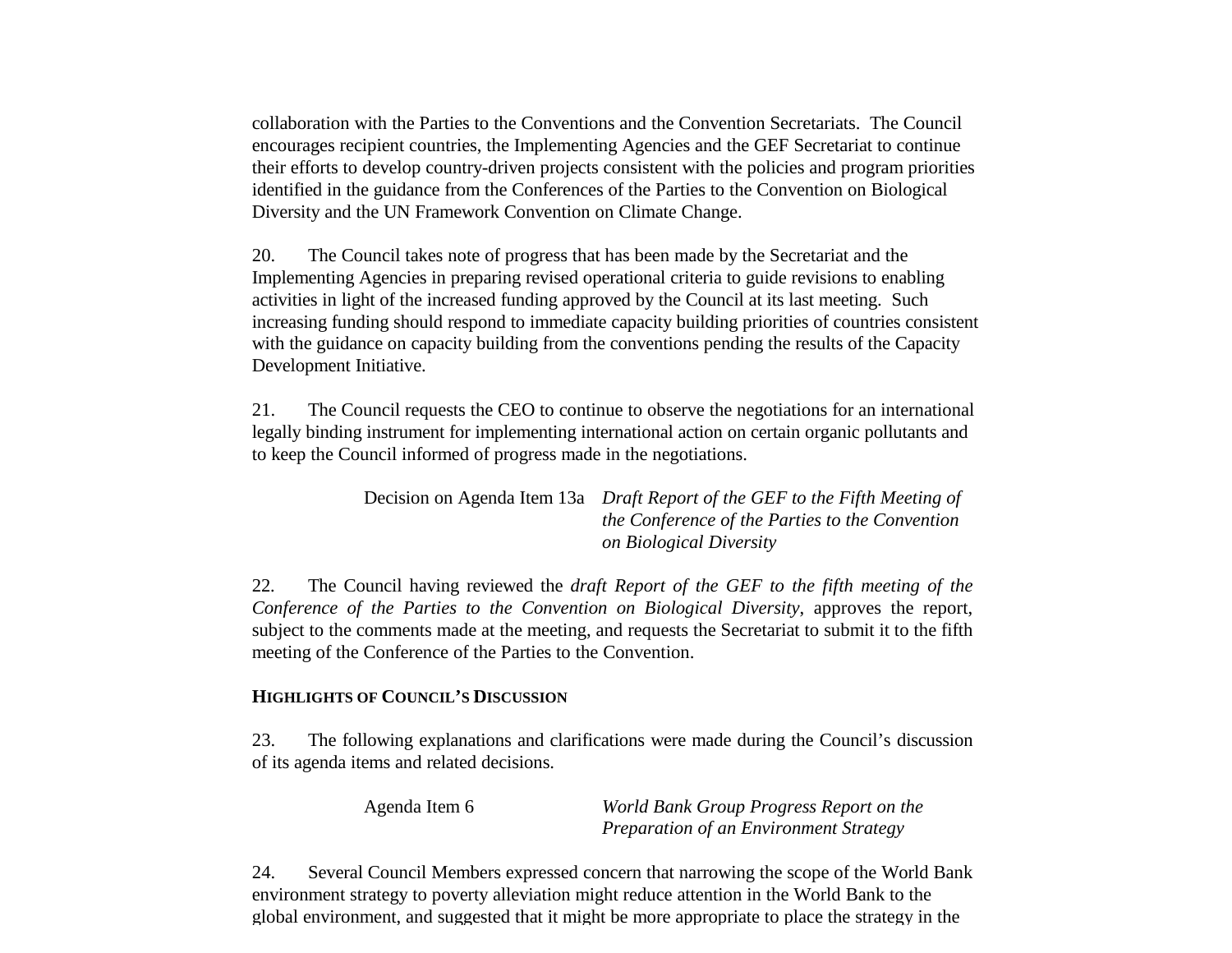27. Council Members stressed the need for strengthening of the internal capacity of the World Bank, particularly in the area of energy efficiency and renewable energy.

| Agenda Item 7 | Clarifying Linkages between land degradation |
|---------------|----------------------------------------------|
|               | and the GEF focal areas. An action plan for  |
|               | enhancing GEF Support                        |

28. The Council requested the Implementing Agencies to give high priority to the implementation of the action plan.

29. The Council called upon the GEF, particularly its Implementing Agencies, to work cooperatively with the Global Mechanism of the Convention to Combat Desertification.

30. The Council requested the Implementing Agencies to enhance their efforts to develop and implement the Integrated Land and Water Initiative, with a special emphasis on countries with low forest cover vulnerable to land degradation, and in particular countries in Africa.

31. The Council suggested that aspects of development and poverty alleviation be more clearly articulated in the action plan, which would serve to better recognize co-funding and complementary of GEF activities with the regular activities of the Implementing Agencies.

32. It was also suggested that stronger consideration be given in the action plan and in its implementation to the underlying causes of land degradation.

Agenda Item 9 *Work Program Submitted for Council Approval*

33. The GEF Secretariat and Implementing Agencies were requested to continue their efforts to expedite and streamline the project cycle. The Implementing Agencies were also requested to enhance their cooperation at the country and regional levels.

34. The Council underlined the importance of efforts, and the development of criteria, to ensure that replicability, replication and sustainability is built into project design.

35. The Council also recognized the importance of co-financing and an appropriate level for GEF support as an indication of the sustainability of projects.

36. The Council expressed its concern that there was not a better balance in the biodiversity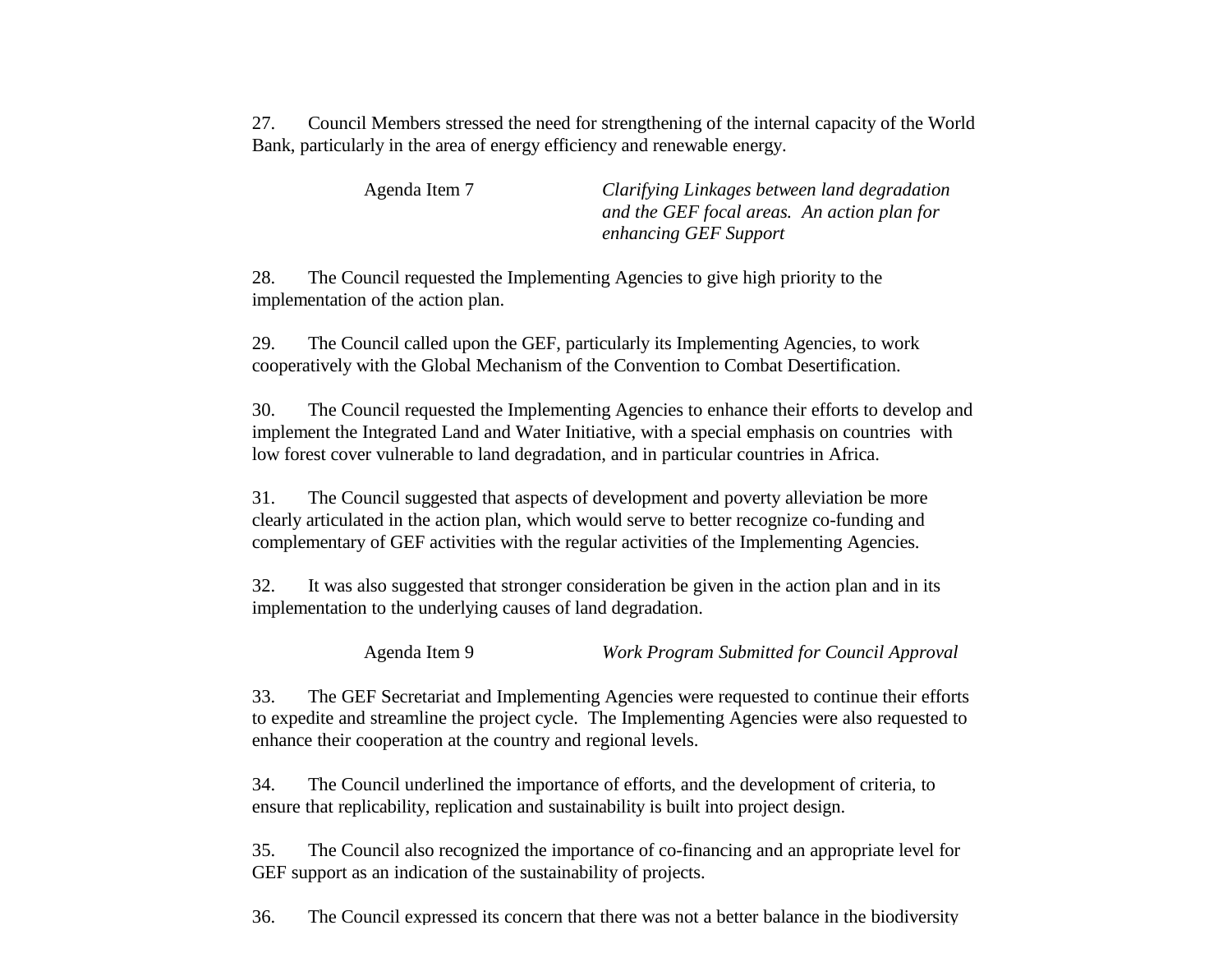further efficiency and to ascertain that projects are correctly characterized for the purposes of determining fees.

39. The Secretariat and the Implementing Agencies were requested to include capacity building for land degradation within the enabling activities under the GEF focal areas of biodiversity, climate change and international waters and to promote synergies among the enabling activities in the different focal areas.

40. The Secretariat was requested to include in future cover notes to the work program a better analysis of the risks and assumptions associated with the projects in the work program.

41. With regard to the project proposal, *Tajikistan: Phaseout of Ozone Depleting Substances*, the Council was informed that the Swiss government had extended a technical assistance offer that would allow the consideration of dual CFC alternatives at the Pamir refrigerator factory. UNDP indicated that it would provide an up-dated project document for endorsement by the CEO allowing for the implementation of the dual use option if additional technical assessments confirmed its feasibility.

Agenda Item 10 *Draft Annual Report*

42. The Council expressed its satisfaction with the well-designed format and user-friendly style of the draft annual report.

43. The Council underlined the importance of the Country Dialogue Workshops, and many Council Members requested more information on the content, timing and host countries of workshops. The Secretariat was requested to provide such information together with regular progress reports to the Council, possibly through the GEF Website.

44. The Secretariat was requested to consider options for presenting the draft annual report to the Council for approval as closely as possible to the close of the fiscal year, including the possibility of circulating the draft report to the Council for approval by mail on a no objections basis.

Agenda Item 11 *Corporate Business Plan FY01-03*

45. With regard to the proposed programmatic approach to determining GEF programming and financing, the Council underlined that the effectiveness of such an approach will depend on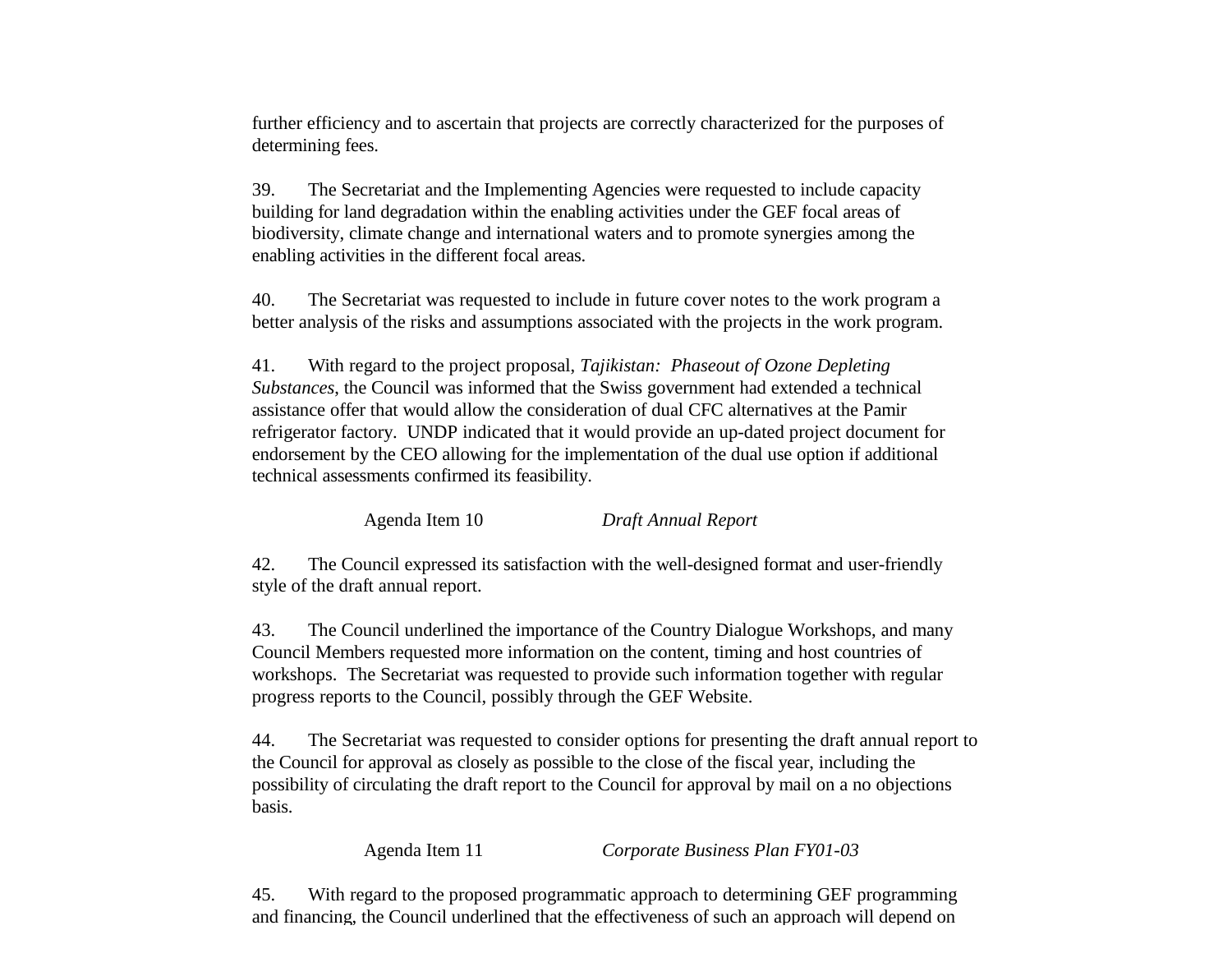- (e) consideration of the guidance provided by the relevant Conventions to which the GEF serves as the financial mechanism,
- (f) consideration of the resources available through the GEF Trust Fund and flexibility in budgeting,
- (g) indication of expected results at the programmatic level and adequate monitoring and evaluation of those results.

46. The Council urges donors who have not yet done so, to deposit expeditiously their Instruments of Commitment and Notes for the second GEF replenishment in order to cover the financial requirements envisaged in the Corporate Business Plan.

47. The Council recognized that projections for the third year of the business plan were dependent upon the next GEF replenishment.

48. The Implementing Agencies were requested to strengthen their efforts to involve more countries in the GEF process and to identify particularly innovative projects.

49. With reference to paragraph 15 of the business plan which addresses emerging issues in the global environment agenda, it was suggested that that the biosafety protocol and possibly forests be included as emerging issues for GEF's attention. The Secretariat was requested to assess the implications for GEF activities of the negotiations on persistent organic pollutants (POPs).

50. The Council requested the Secretariat to prepare for consideration at its meeting in May 2000 a proposal for the evaluation of GEF operations prior to the next replenishment.

51. Several Council Members called for continued strengthening of the capacity for monitoring and evaluation of GEF-financed activities.

52. The Secretariat was requested to maintain an up-dated list of the GEF national focal points on the GEF Website. The Secretariat was also requested to post on its Website lists of the Conventions' focal points in an effort to contribute to consistency of positions in different fora.

53. Several Council Members requested the Secretariat to include financial projections for the crossing-cutting area of land degradation in future business plans.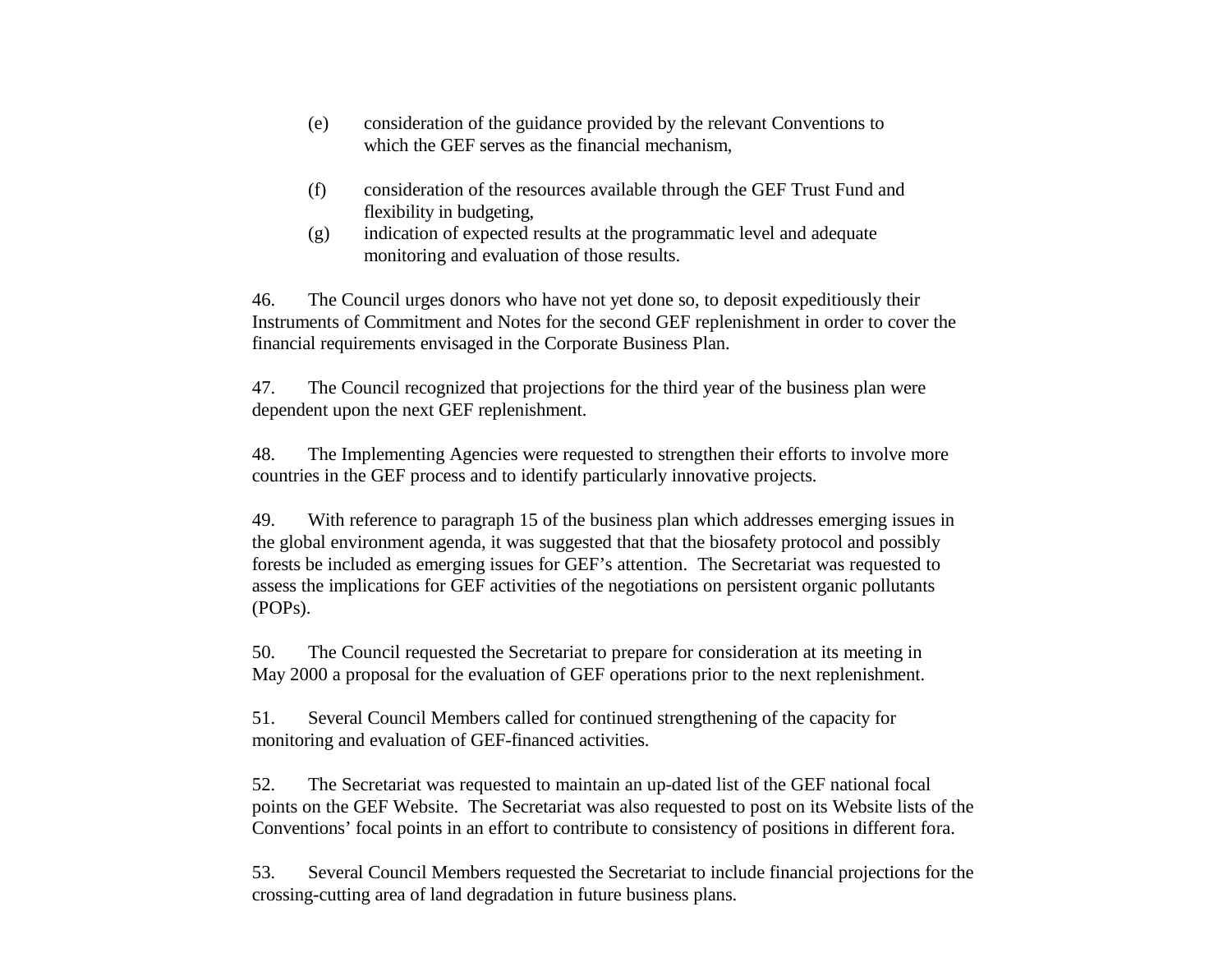56. The Council noted with satisfaction the progress that is being made in strengthening the collaboration with regional development banks in the preparation and execution of GEF-financed projects.

57. The CEO was requested to reflect upon, and to consult with interested parties, on how the GEF could make a substantial contribution to the process as well as the events connected to Rio+10 in 2002 that would demonstrate what the GEF has achieved since UNCED. The CEO was requested to share his ideas with the GEF Council at a future meeting.

| Agenda Item 12a | Second Progress Report on Actions to Implement |
|-----------------|------------------------------------------------|
|                 | the Recommendations of the Study of GEF's      |
|                 | Overall Performance and the Policy             |
|                 | Recommendations for the Second Replenishment   |
|                 | Period.                                        |

58. The Council requested the Implementing Agencies to provide to the Council through the Secretariat information on the policies and criteria applied by the agencies in involving local and regional consultants in the preparation, implementation and evaluation of projects.

59. The Secretariat was requested to explore, in consultation with the Implementing Agencies, special evaluations of innovative technology projects financed by the GEF.

60. It was recommended that the quality of project status reports could be enhanced by including information on percentages with regard to completion of project activities and disbursement of project financing.

61. The Council welcomed the offer of the NGOs to provide a roster of experts in various regions and requested the Secretariat and Implementing Agencies to increase the involvement of NGO-expertise in monitoring and evaluation activities.

> Agenda Item 12b *An Interim Assessment of Biodiversity Enabling Activities*

62. The Council recommended that more attention and efforts be given to the timely completion and submission of the biodiversity strategies and action plans.

63. The Council underlined that the GEF should continue its catalytic role in mobilizing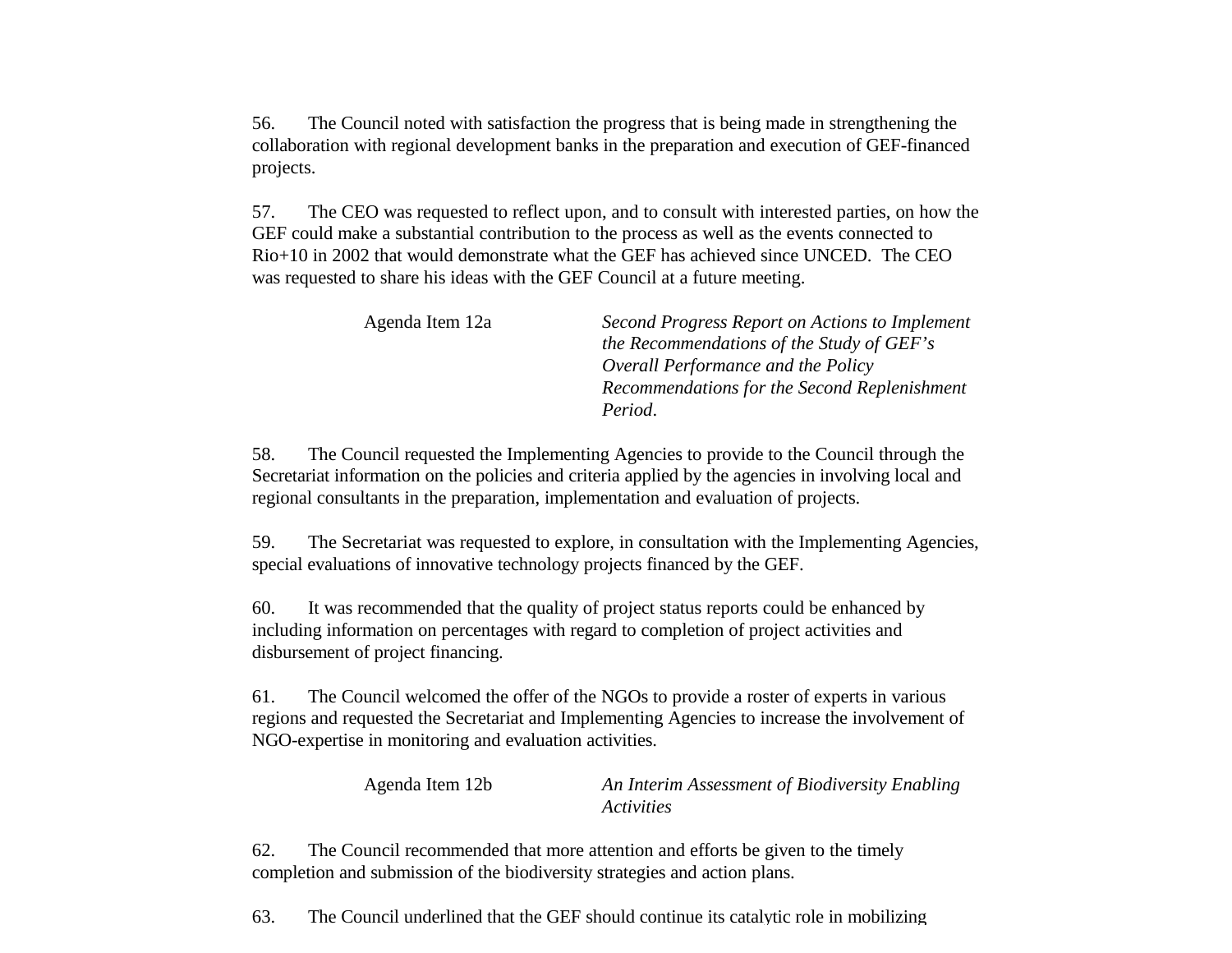Agenda Item 13 *Relations with Conventions*

65. The Council recognized the joint program of work that had been agreed between the Convention on Biological Diversity and the Ramsar Convention on Wetlands, and called for the further strengthening of the relationship between the Secretariats of the Ramsar Convention and the GEF.

66. The Secretariat was requested to continue to strengthen its relationships with the Secretariats of the CBD, UNFCCC and CCD.

67. The Secretariat was requested to continue its work on the issue of incremental costs in the biodiversity focal area.

68. The Secretariat was requested to inform the Council of its preliminary conclusions on its assessment of the relationship between the negotiations on POPs and the GEF and the options for including activities related to POPs in the work of the GEF.

Agenda Item 14 *Other Business*

69. The US Council Member described the recently concluded FY2000 budget negotiations. He indicated that, while the final funding level for the GEF was not satisfactory, two important steps have been taken. First, Congressional authorization of participation in the GEF for future replenishments will no longer be necessary. Second, the final FY2000 contribution will provide \$25 million to complete GEF-1 commitments and \$10.8 million as an initial payment towards GEF-2 commitments. This means that the US will deposit its instrument of commitment for GEF-2.

70. The Council Member from Italy informed the Council that earlier this year, the Parliament approved a bill for clearing all the major arrears of Italy to GEF-1, IDA and other multilateral development banks. The approval of the bill regarding GEF-2 is well advanced: The first House of the Parliament has approved the bill, and it is waiting for approval by the Senate. If no major obstacles occur, the Italian Government expects to deposit its instrument of commitment to GEF-2 before the next Council meeting.

71. The Council Member from Spain informed the Council that the law that authorizes Spain to submit its instrument of commitment for the second GEF replenishment is in the process of being approved by the Senate. As soon as the law is endorsed by the Senate, Spain will deposit